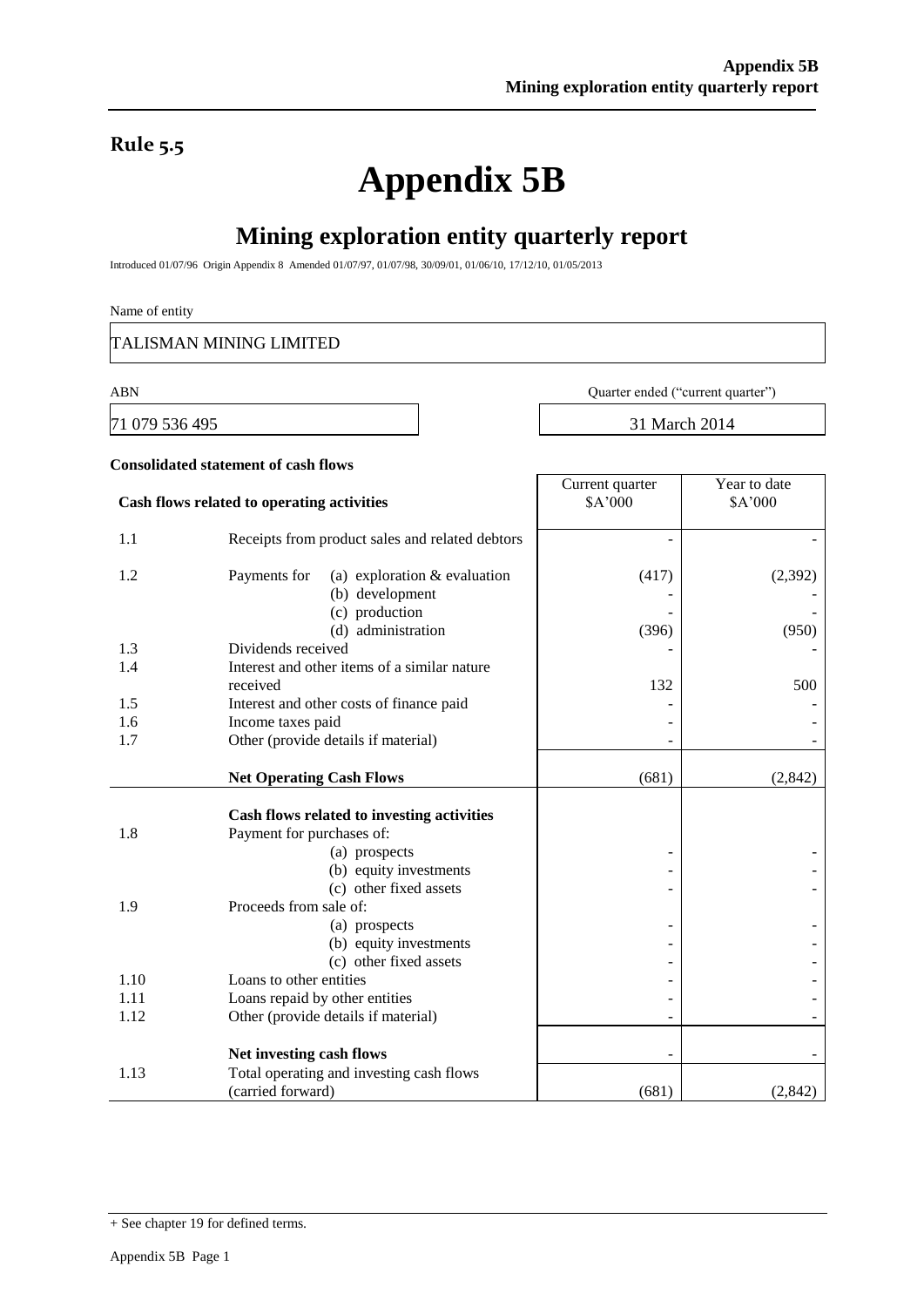| 1.13 | Total operating and investing cash flows      | (681)  | (2, 842) |
|------|-----------------------------------------------|--------|----------|
|      | (brought forward)                             |        |          |
|      |                                               |        |          |
|      | Cash flows related to financing activities    |        |          |
| 1.14 | Proceeds from issues of shares, options, etc. | -      |          |
| 1.15 | Proceeds from sale of forfeited shares        |        |          |
| 1.16 | Proceeds from borrowings                      |        |          |
| 1.17 | Repayment of borrowings                       |        |          |
| 1.18 | Dividends paid                                |        |          |
| 1.19 | Other (provide details if material)           |        |          |
|      | Net financing cash flows                      |        |          |
|      |                                               |        |          |
|      | Net increase (decrease) in cash held          | (681)  | (2, 842) |
| 1.20 | Cash at beginning of quarter/year to date     | 17,312 | 19,473   |
| 1.21 | Exchange rate adjustments to item 1.20        |        |          |
| 1.22 | Cash at end of quarter                        | 16,631 | 16,631   |

#### **Payments to directors of the entity and associates of the directors, related entities of the entity and associates of the related entities**

|      |                                                                  | Current quarter<br>\$A'000 |
|------|------------------------------------------------------------------|----------------------------|
| 1.23 | Aggregate amount of payments to the parties included in item 1.2 | 215                        |
| 1.24 | Aggregate amount of loans to the parties included in item 1.10   |                            |

1.25 Explanation necessary for an understanding of the transactions

Remuneration to Directors.

#### **Non-cash financing and investing activities**

2.1 Details of financing and investing transactions which have had a material effect on consolidated assets and liabilities but did not involve cash flows

N/A

2.2 Details of outlays made by other entities to establish or increase their share in projects in which the reporting entity has an interest

N/A

<sup>+</sup> See chapter 19 for defined terms.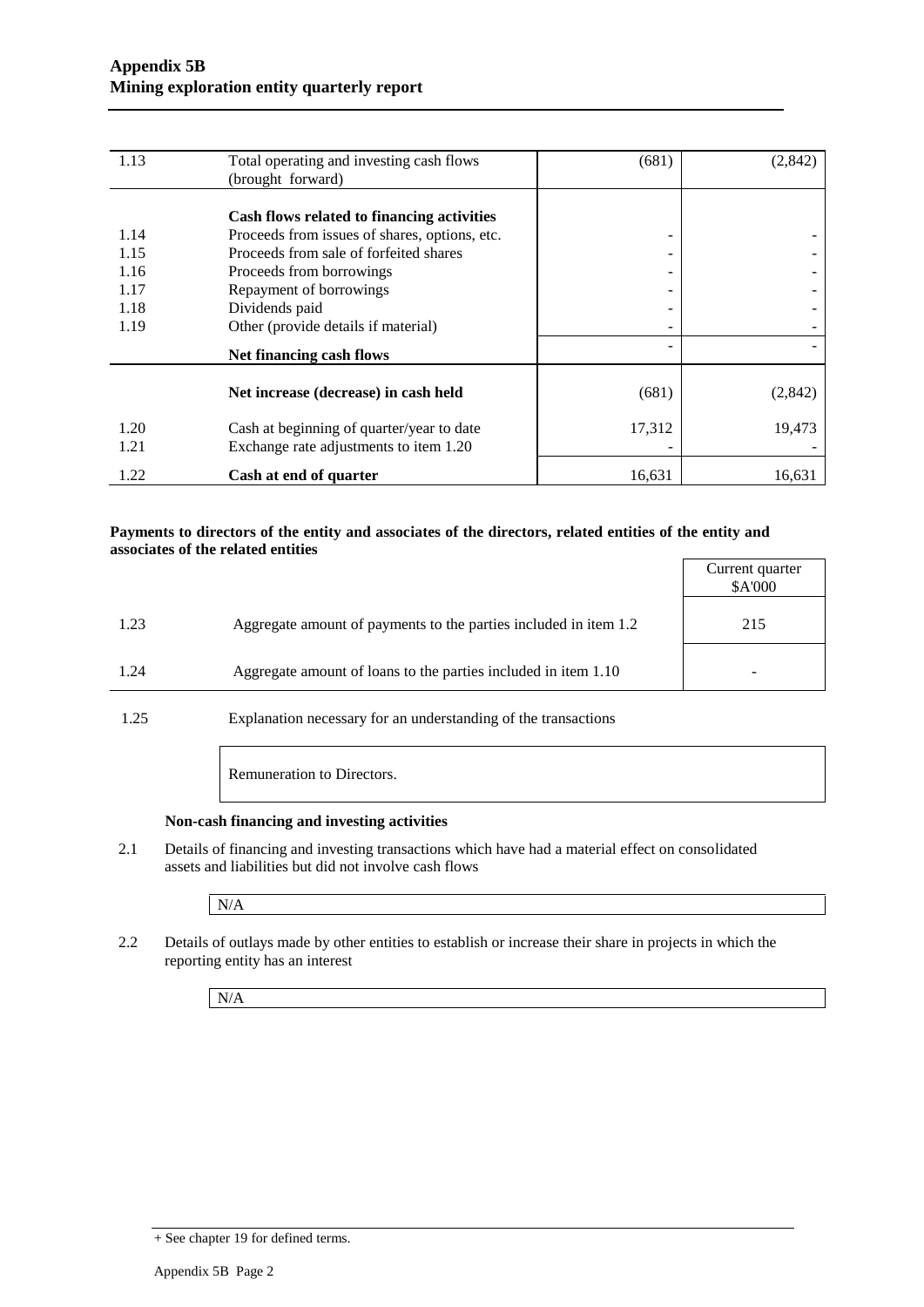#### **Financing facilities available**

*Add notes as necessary for an understanding of the position.*

|     |                             | Amount available<br>\$A'000 | Amount used<br>\$A'000   |
|-----|-----------------------------|-----------------------------|--------------------------|
| 3.1 | Loan facilities             | $\overline{\phantom{0}}$    | $\overline{\phantom{a}}$ |
| 3.2 | Credit standby arrangements | -                           |                          |

#### **Estimated cash outflows for next quarter**

| 4.1 | Exploration and evaluation | \$A'000<br>400 |
|-----|----------------------------|----------------|
| 4.2 | Development                |                |
| 4.3 | Production                 |                |
| 4.4 | Administration             | 215            |
|     | <b>Total</b>               | 615            |

#### **Reconciliation of cash**

|                                                                                                                                        | Reconciliation of cash at the end of the quarter (as<br>shown in the consolidated statement of cash flows) to<br>the related items in the accounts is as follows. | Current quarter<br>\$A'000 | Previous quarter<br>\$A'000 |  |
|----------------------------------------------------------------------------------------------------------------------------------------|-------------------------------------------------------------------------------------------------------------------------------------------------------------------|----------------------------|-----------------------------|--|
| Cash on hand and at bank<br>5.1                                                                                                        |                                                                                                                                                                   | 170                        | 381                         |  |
| Deposits at call<br>5.2<br>Bank overdraft<br>5.3<br>Other (provide details)<br>5.4<br><b>Total: cash at end of quarter</b> (item 1.22) |                                                                                                                                                                   | 16,461                     | 16,931                      |  |
|                                                                                                                                        |                                                                                                                                                                   |                            |                             |  |
|                                                                                                                                        |                                                                                                                                                                   |                            |                             |  |
|                                                                                                                                        |                                                                                                                                                                   | 16,631                     | 17,312                      |  |

<sup>+</sup> See chapter 19 for defined terms.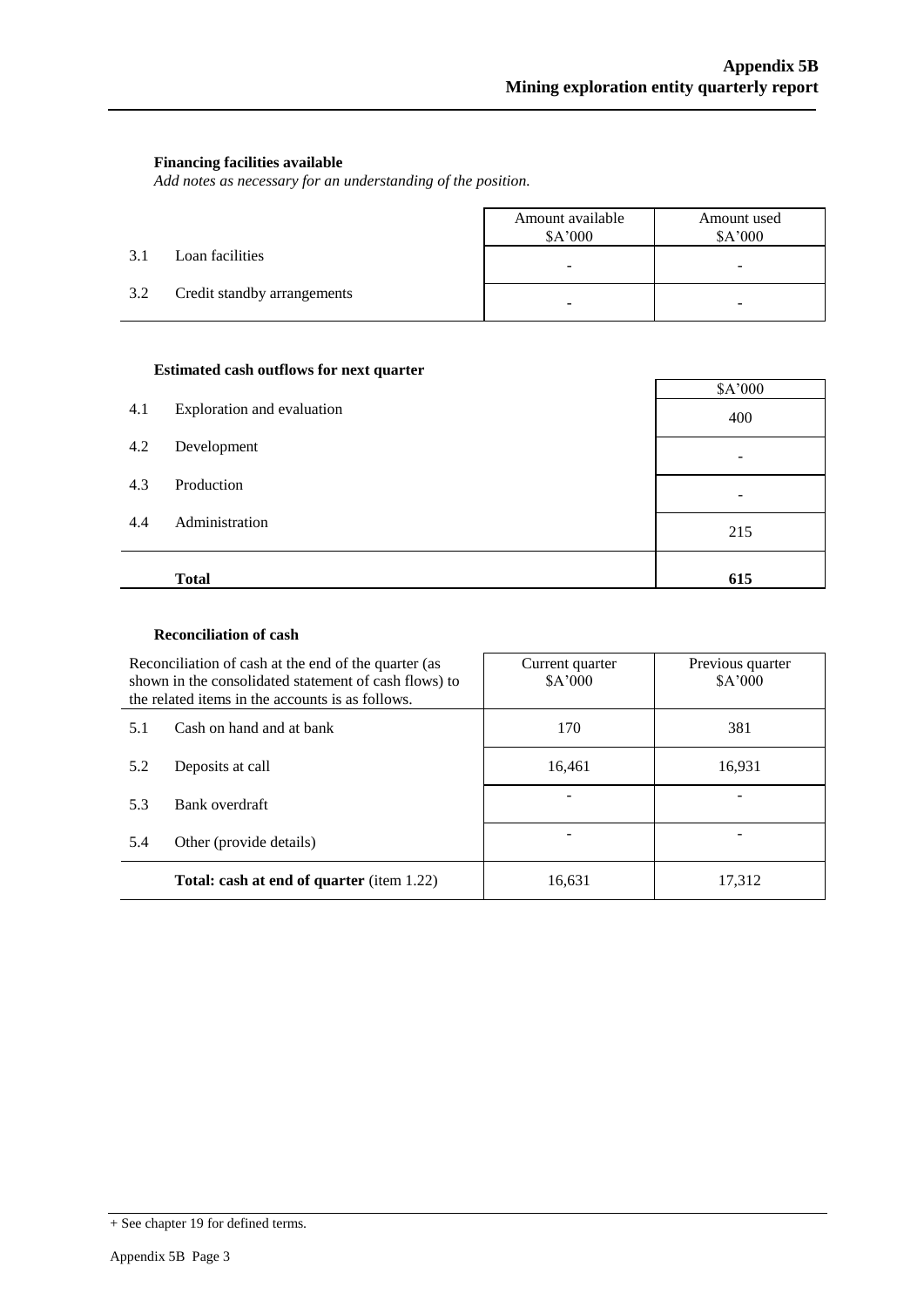#### **Changes in interests in mining tenements**

|     |                                                           | Tenement reference | Nature of interest<br>(note (2)) | Interest at<br>beginning of | Interest at<br>end of |
|-----|-----------------------------------------------------------|--------------------|----------------------------------|-----------------------------|-----------------------|
|     |                                                           |                    |                                  | quarter                     | quarter               |
| 6.1 | Interests in mining                                       |                    |                                  |                             |                       |
|     | tenements relinquished,                                   | <b>Shelby</b>      |                                  |                             |                       |
|     | reduced or lapsed                                         | E52/2660           | relinquished                     | 100%                        | 0%                    |
|     |                                                           | E52/2661           | relinquished                     | 100%                        | 0%                    |
|     |                                                           | E52/2662           | relinquished                     | 100%                        | 0%                    |
|     |                                                           | Milgun<br>E52/2690 | relinquished                     | 100%                        | 0%                    |
| 6.2 | Interests in mining<br>tenements acquired or<br>increased |                    |                                  |                             |                       |

#### **Issued and quoted securities at end of current quarter**

*Description includes rate of interest and any redemption or conversion rights together with prices and dates.*

|     |                                                                                                                                      | Total number | Number<br>quoted | Issue price per<br>security (see note<br>$3)$ (cents) | Amount paid up<br>per security (see<br>note 3) (cents) |
|-----|--------------------------------------------------------------------------------------------------------------------------------------|--------------|------------------|-------------------------------------------------------|--------------------------------------------------------|
| 7.1 | $+$ securities<br><b>Preference</b><br>(description)                                                                                 |              |                  |                                                       |                                                        |
| 7.2 | Changes during quarter<br>(a) Increases through<br>issues<br>(b) Decreases through<br>returns of capital, buy-<br>backs, redemptions |              |                  |                                                       |                                                        |
| 7.3 | <sup>+</sup> Ordinary securities                                                                                                     | 131,538,627  | 131,538,627      |                                                       |                                                        |
| 7.4 | Changes during quarter<br>(a) Increases through<br>issues<br>(b) Decreases through<br>returns of capital, buy-<br>backs              |              |                  |                                                       |                                                        |
| 7.5 | <sup>+</sup> Convertible<br>debt securities<br>(description)                                                                         |              |                  |                                                       |                                                        |
| 7.6 | Changes during quarter<br>(a) Increases through<br>issues<br>(b) Decreases through<br>securities matured,<br>converted               |              |                  |                                                       |                                                        |

<sup>+</sup> See chapter 19 for defined terms.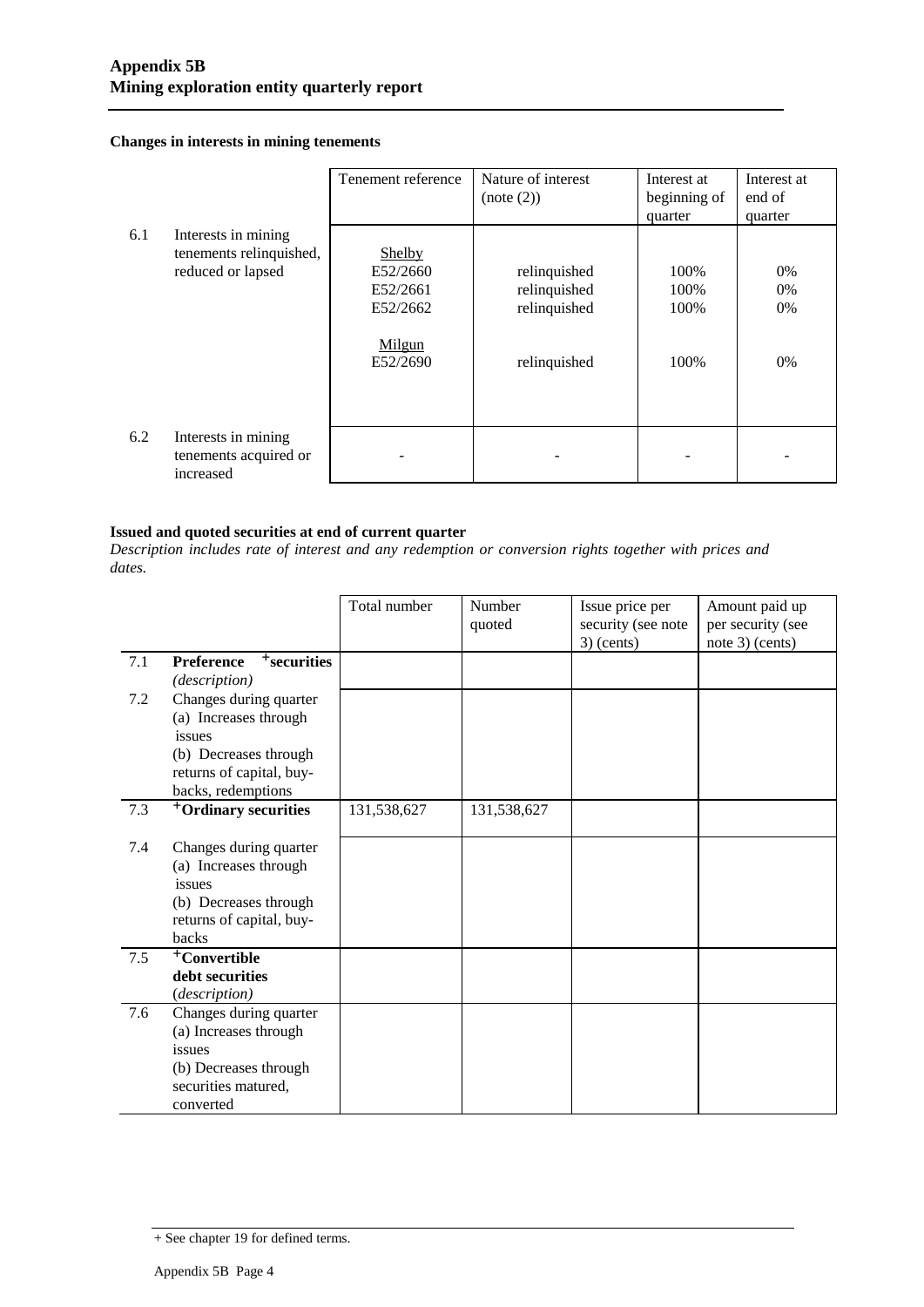| 7.7  | <b>Options</b>                 |                    |                          | Exercise price           | Expiry date              |
|------|--------------------------------|--------------------|--------------------------|--------------------------|--------------------------|
|      | (description and<br>conversion | 125,000<br>125,000 | $\overline{a}$           | \$0.90<br>\$0.97         | 31/07/2014<br>31/07/2014 |
|      | factor)                        |                    |                          | \$1.03                   |                          |
|      |                                | 125,000<br>125,000 |                          | \$1.09                   | 31/07/2014<br>31/07/2014 |
|      |                                | 400,000            |                          | \$0.69                   | 31/12/2014               |
|      |                                | 400,000            |                          | \$0.73                   | 31/12/2014               |
|      |                                | 450,000            |                          | \$0.78                   | 31/12/2014               |
|      |                                | 400,000            |                          | \$0.83                   | 31/12/2014               |
|      |                                | 400,000            |                          | \$0.85                   | 31/12/2014               |
|      |                                | 750,000            |                          | \$0.72                   | 31/10/2014               |
|      |                                |                    |                          | \$0.80                   |                          |
|      |                                | 750,000            |                          | \$1.00                   | 31/10/2014               |
|      |                                | 750,000            |                          | \$1.12                   | 31/10/2014<br>31/10/2014 |
|      |                                | 750,000            |                          | \$1.02                   | 31/07/2015               |
|      |                                | 250,000            |                          | \$1.13                   |                          |
|      |                                | 250,000<br>250,000 |                          | \$1.41                   | 31/07/2015               |
|      |                                |                    |                          | \$1.53                   | 31/07/2015               |
|      |                                | 250,000            |                          | \$0.44                   | 31/07/2015               |
|      |                                | 25,000<br>25,000   |                          | \$0.47                   | 31/08/2015               |
|      |                                |                    |                          | \$0.49                   | 31/08/2015<br>31/08/2015 |
|      |                                | 25,000<br>25,000   |                          | \$0.52                   | 31/08/2015               |
|      |                                | 562,500            |                          | \$0.43                   | 31/10/2016               |
|      |                                | 562,500            |                          | \$0.51                   | 31/10/2016               |
|      |                                | 562,500            |                          | \$0.60                   | 31/10/2016               |
|      |                                | 562,500            |                          | \$0.69                   | 31/10/2016               |
|      |                                |                    |                          |                          |                          |
|      |                                |                    |                          |                          |                          |
| 7.8  | Issued during                  | $\frac{1}{2}$      | $\overline{\phantom{a}}$ | $\overline{\phantom{a}}$ | $\blacksquare$           |
|      | quarter                        |                    |                          |                          |                          |
| 7.9  | Exercised                      | $\overline{a}$     | $\overline{a}$           | ÷,                       | $\frac{1}{2}$            |
|      | during quarter                 |                    |                          |                          |                          |
| 7.10 | Expired during                 | 25,000             | $\overline{\phantom{a}}$ | \$0.44                   | 31/08/2015               |
|      | quarter                        | 25,000             |                          | \$0.47                   | 31/08/2015               |
|      |                                | 25,000             |                          | \$0.49                   | 31/08/2015               |
|      |                                | 25,000             |                          | \$0.52                   | 31/08/2015               |
|      |                                | 50,000             |                          | \$1.19                   | 14/03/2014               |
|      |                                |                    |                          |                          |                          |
| 7.11 | <b>Debentures</b>              | $\Box$             | $\overline{\phantom{a}}$ |                          |                          |
|      | (totals only)                  |                    |                          |                          |                          |
| 7.12 | <b>Unsecured</b>               | $\frac{1}{2}$      | $\blacksquare$           |                          |                          |
|      | notes (totals                  |                    |                          |                          |                          |
|      | only)                          |                    |                          |                          |                          |

<sup>+</sup> See chapter 19 for defined terms.